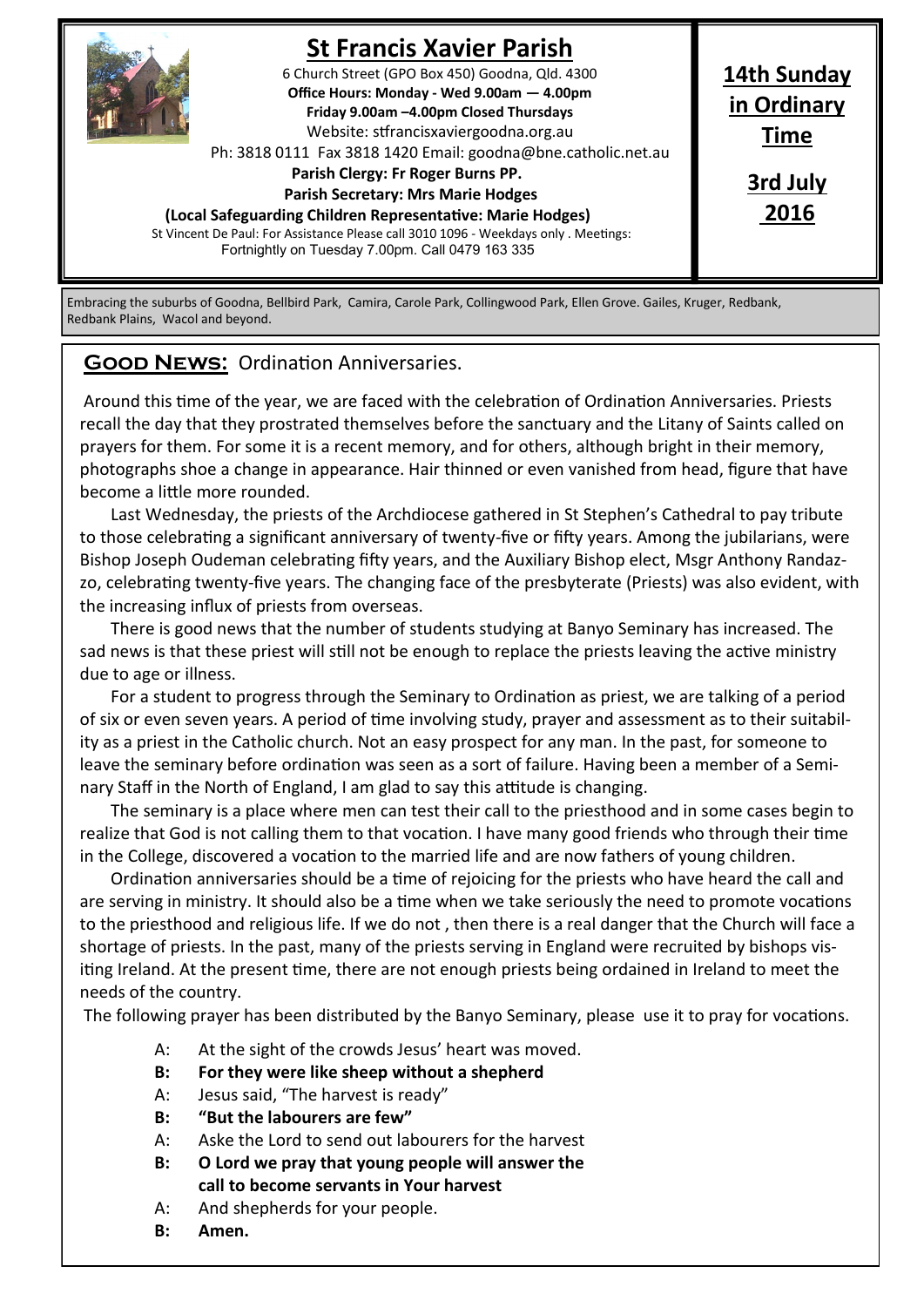**Catholic Mission: Our Parish will conduct the Catholic Mission Church appeal next weekend July 9/10** In the Gospel for this weekend, Jesus reminds us the importance of focusing on building the Kingdom of God, both "on Earth as it is in Heaven." Next weekend, we invite you to consider contributing to the earthly work of kingdom-building by supporting those faces on our appeal envelope and poster: Sister Eulie, who is using education and innovation to help children in need and Cambodia children like Maly and Kesor, who benefit from the mobile tuk tuk schooling and feeding program. These faces are just some of the many supported by missionaries financially assisted by Catholic Mission, with your prayerful and generous contributions. On behalf of Sister Eulie and all missionaries like her, thank you for your generous support of prayers and monetary contributions.

**Food in Church** A plea to any parents who bring biscuits or food to Church to keep the children happy during Mass. We ask you **not to do so** for two very good reasons: Firstly the mess left behind has to be cleaned up by cleaners and other parishioners, and secondly it is one way of encouraging vermin into the building. We remind **All Volunteers** who have given details of their Blue Card to the Office, please call in at the sacristy. You need to collect a copy of the Archdiocesan Code of Ethical Behaviour Document– you sign one copy and keep the other for yourself.

**All Ministers** are asked to make a date in your diary for an afternoon of reflection and updating of procedures on **Saturday 16th July at 2.00pm.** This will be the time that potential new ministers will be instructed in the ministry of the Word and Ministers of Communion. If you are unable to make this day, please let Fr Roger know, whether you wish to continue in the ministry.

**Planned Giving Envelopes** are available for collection from the Pergola. Can you please check the address on your box as for some reason the system has picked up some incorrect or old addresses as well as current ones when I was doing the labels. If you find a discrepancy please ring the office and let me know. Also some of you have different numbers again, the reason for this is some people have opted out of the envelope way of giving as well as some that were not being used therefore making that number available so to keep things tidy new numbers are allocated.

**Marie**

### **IGNITE Young Adults Weekend:** Inside Our 22-24 July

Life can get crazy juggling uni, work and just general life. We feel it too, so we want to give you an opportunity to get away from the busyness and sink into friendship, prayer and some excellent sharing from speakers. This is an opportunity to engage with God through personal prayer, worship and the sacraments in the wonderful Gold Coast hinterlands.

For Young Adults: 17-25 Cost \$100 Dates: 7pm Fri 22—2pm Sun 24 July For more info and to register head to: igniteyouth.com/insideout or email youngadults@igniteyouth.com

**Humour** During a funeral, the organist played a beautiful rendition of Bach's "Sheep May Safely Graze" as the coffin was carried out of the church. After the service, the minister complimented him on his performance. "Oh, by the way," the minister asked, "do you know what the deceased did for a living?" No idea," said the organist as he began packing up. The minister smiled. "He was a butcher."

The irate customer calling the newsagency, loudly demanded to know where her Sunday paper was. "Madam, said the employee, today is Saturday. The Sunday paper is not delivered until Sunday." There was quite a pause on the other end of the phone, followed by a ray of recognition . "So, that's why no one was in church today."

A friend was working as a nurse in a West Australian coastal town when a tourist came into the medical centre with a fishhook lodged deep in his hand. Since it was the weekend, my friend has to summon the doctor from home. The tourist was dismayed to see that the doctor was young, had long hair and wore sandals and a very casual shirt. "You don't look much like a doctor to me." he said dubiously. The doctor examined the hook in the tourist's hand and responded, "and you don't look much like a fish to me."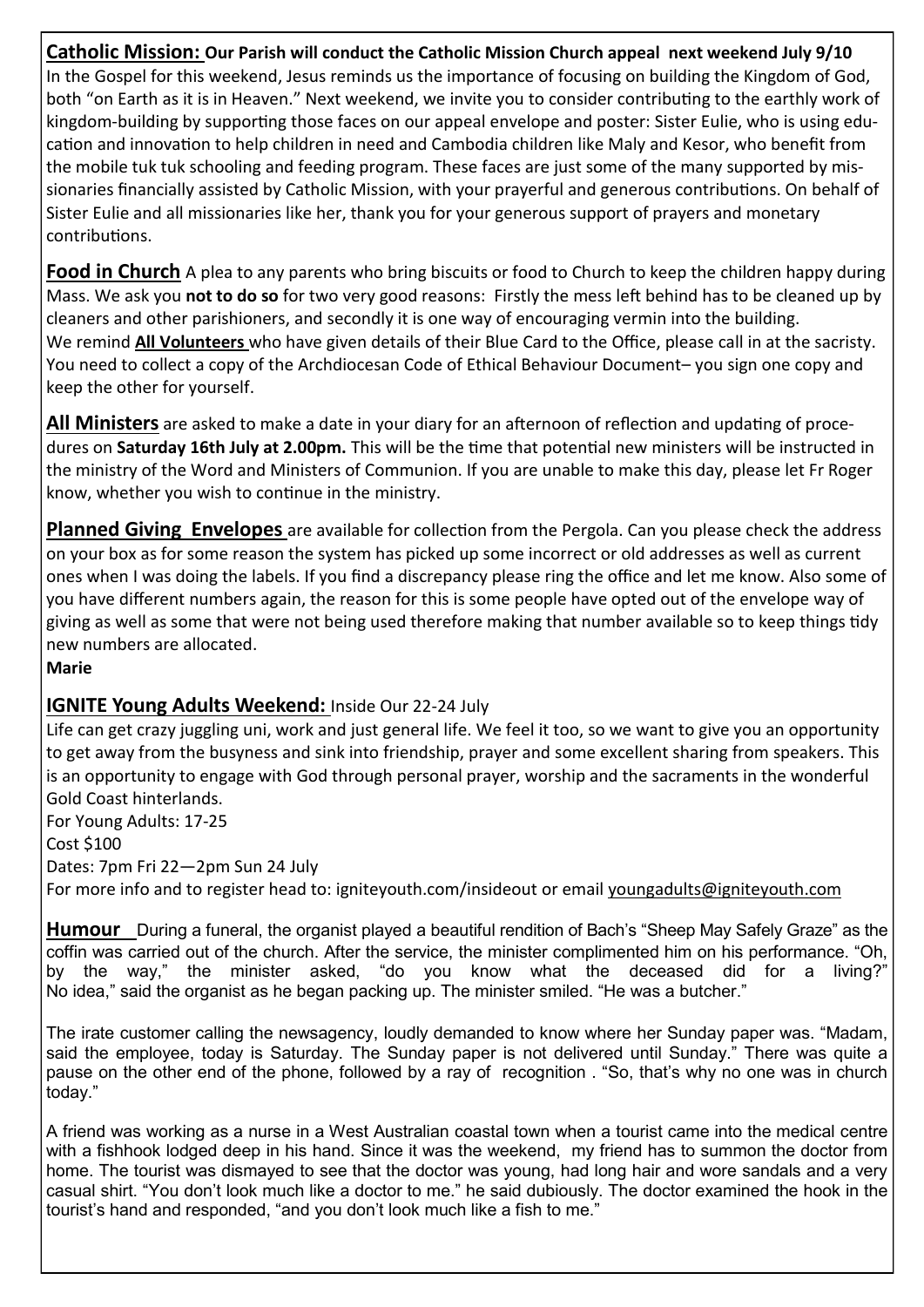



and increase



*Each one of you has received a special grace, so, like good stewards responsible for all these varied graces of God, put it out at the service of others." (1 Peter 4:10)*

#### **June 26, 2016**

#### **13th Sunday in Ordinary Time**

*He said to them: 'The harvest is abundant but the labourers are few.' Luke 10:2 As Cath*olics we are all called to serve in ministry. However, many of us are unsure how to use our talents and gifts to build God's Church. Talk to God and ask Him what He wants you to do. The next time one of your fellow parishioners asks you to help or join a committee, it may be the answer to your prayer. *(Accessed on 24 June 2016 from http://*

*archstl.org/stewardship/page/bulletin-inserts)* 

### **Faith Story: Evelyn Parkin.**

Up to the age of about fourteen, I grew up on an Aboriginal Community on the outskirts of Dunwich, Stradbroke Island, called 'One Mile'. Our homes were alongside a fresh water creek that meandered its way down to the salt water's edge. This is the place where all the children played and swam until we got called home. Today we call our place 'Minjerribah, Quandammoka Country' and Yulu-Burri-Ba 'The People of the Sand and Water.

One of the things I would like to share in my spirituality that was nurtured in a way that it was part of my everyday living. There was no name put to these things or lots or words around me, no it was about following Mum on our walks either to visit family we would sit under a shady tree, go to the cemetery to attend to the graves or go for walks in the bush.

You can imagine in that time, I only heard the sounds of locus, parrots, hawks, curlew and many other kinds birds. It was all about looking and listening as we walked along the sand racks that took us over the hill to the edge of the swamp gathering flowers. Gathering wild flowers was during the springtime and the hillside became alive with many beautiful colours of yellow, white, cream and pink that normally told us that fish were running and that the crabs and oysters were fat. Mother Nature was communicating to her people.

I don't remember taking any flowers home, it was always to walk further on from the swamp, a couple of miles to clean and attend the old graves at Moongalba and then we would back track to the Dunwich cemetery.

Silence, sensing things and quietness around me was a very big part, not that I knew at the time but as I said it was my way of life.

My Catholicism goes back to 1843 when four Passionist Fathers came to Stradbroke Island. The Passionists began the first Aboriginal Catholic Mission in Australia. They were here for only three years it was recorded as an unsuccessful mission. Well, today I can say this is no doubt one of the sources of my Catholicism and that the Missionaries may not have seen any fruits of their labour but we can say that they planted the seeds of faith. Amen.

Mum and Great Aunt Bethel had also nurtured my religious life in Christianity. Each month we had Mass in a lovely old house that was set up as a Church in Dunwich. Aunty Bethel would look after the Priest when he came over to the Island, she would provide him with his meal and cups of tea in her little home and would wash and starch the Altar Cloth and other linen. Aunty would also ring the bell during Mass and made sure we sat real quiet and to be in a prayerful manner. She would also prepare us children, both Aboriginal and Non-Aboriginal for our sacraments and guided us through the Stations of the Cross after school, during the Lenten Season.

I give thanks to God for the way I was nurtured by my own people because it was the foundation of my Spirituality to build upon as I matured.

My spiritual life has been a great passion, guiding me to search, to achieve Certificates and Diplomas of Christian Leadership and to gain a Masters of theology to finally teaching theology at Wontulp-By-Buya College. All these experiences and much more together connected me with my own inner spirituality that I cannot separate either because it is who I am and my journey with God our Creator, his Son Jesus and the Holy Spirit entwining it all with Mother Earth and the whole of the Cosmic Universe.

As Aboriginal and Torres Strait Islander Christians, it is our journey with God. He made himself known to us, in the soil of this beautiful ancient country and we got to know Him in His Humanity when the Missionaries came across the seas.

I married Alan at the old Moongalba Mission Site thirty-six years ago. The same place where I walked with my Mother and then had my marriage blessed in the Church. I have four beautiful children and six gorgeous grandchildren with the blessing of twins due later in the year. I give thanks and praise to our God for everything in my life.

*We are children of the Dreaming and children of God.*